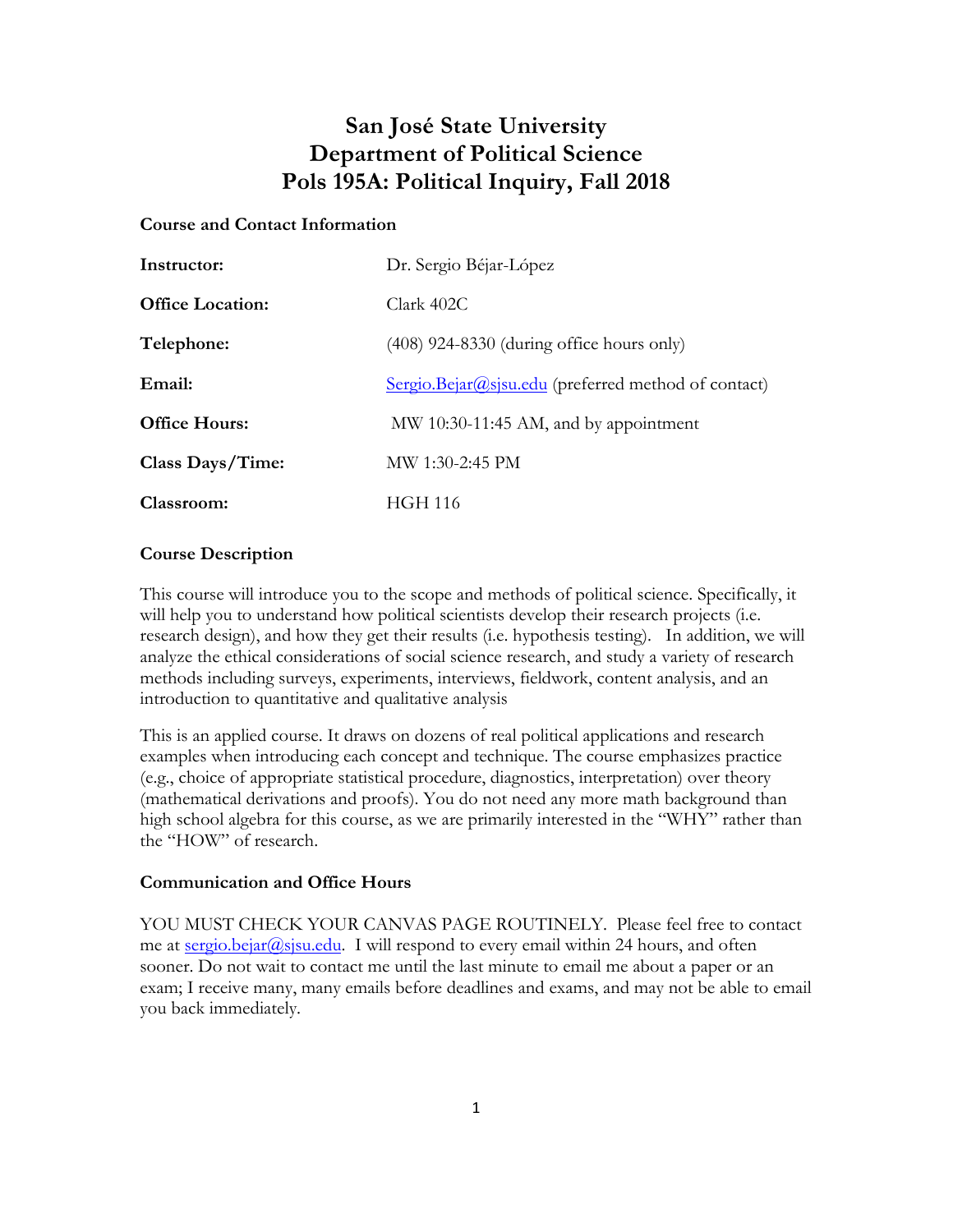Office hours are a great opportunity for you to get additional feedback on your work or just continue a conversation that we began during class – please use them! My office hours are in Clark 402C, from 10:30 to 11:45 AM M & W.

### **Political Science Learning Outcomes**

The Political Science Department has the following objectives for its students:

- 1. Breadth: Students should possess a broad knowledge of the theory and methods of the various branches of the discipline.
- 2. Application: Students should be able to apply a variety of techniques to identify, understand, and analyze domestic and international political issues and organizations.
- 3. Disciplinary methods: Students should be able to formulate research questions, engage in systematic literature searches using primary and secondary sources, have competence in systematic data gathering using library sources, government documents, and data available through electronic sources, should be able to evaluate research studies, and should be able to critically analyze and interpret influential political texts.
- 4. Communication Skills: Students should master basic competencies in oral and written communication skills and be able to apply these skills in the context of political science. This means communicating effectively about politics and/or public administration, public policy, and law.
- 5. Citizenship: Students should acquire an understanding of the role of the citizen in local, state, national, and global contexts and appreciate the importance of lifelong participation in political processes.

#### **Course Learning Outcomes**

Upon successful completion of this course, students will be able to:

- 1. Compare and contrast the ways social scientists study political phenomena.
- 2. Develop hypotheses and measure and conceptualize variables.
- 3. Match best-suited research method to research question.
- 4. Construct a research design for an original social science research project.
- 5. Interpret original political science research.

Students will satisfy these requirements through a combination of class discussion, exams, and written papers.

#### **Course Workload Expectations: Succeeding in a Four-Unit Course**

SJSU classes are designed such that in order to be successful, it is expected that students will spend a minimum of forty-five hours for each unit of credit (normally three hours per unit per week), including preparing for class, participating in course activities, completing assignments, and so on. Because this is a **four-unit course**, you can expect to spend a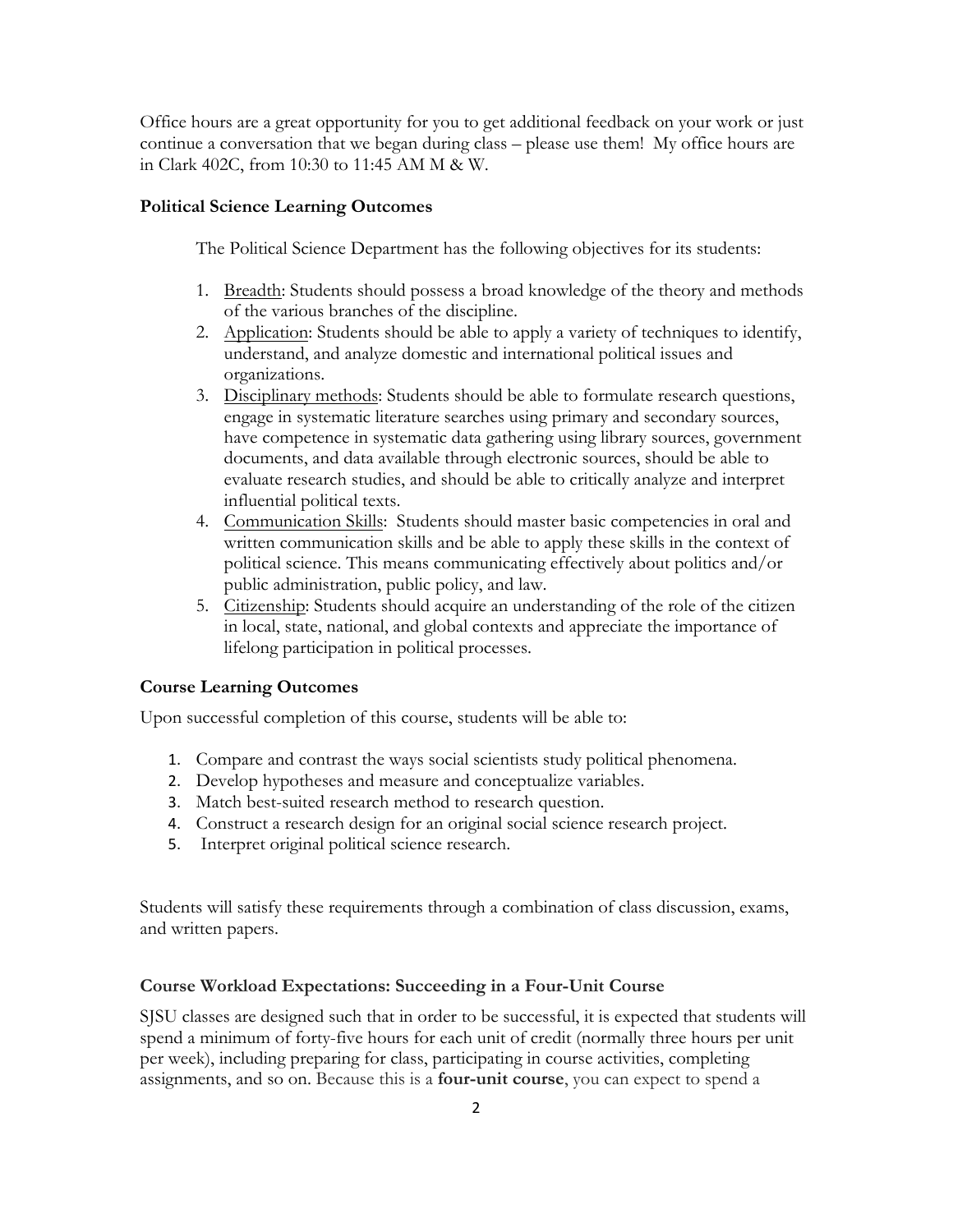minimum of nine hours per week, in addition to time spent in class, on scheduled tutorials, assignments, or activities. This additional unit will allow for more in-depth investigation and engagement with course topics. Careful time management will help you keep up with readings and assignments and enable you to be successful in all of your courses. More details about student workload can be found in University Policy S12- 3 at http://www.sjsu.edu/senate/docs/S12-3.pdf.

### **Required readings**

We will use the following textbooks, which you are required to purchase.

• Political Science Research Methods, 8th ed. (2016). Janet Buttolph Johnson, H.T. Reynolds, and Jason D. Mycoff. Sage/CQ Press. ISBN: 9781506307824

The textbook is required and available for purchase in the Spartan Bookstore. You may use the textbook for this course.

I will make additional readings available to you via the Canvas page for the class.

#### **Attendance**

This is a challenging course. Attendance and punctuality are highly recommended. Attendance at lectures has always been a good predictor of a student's performance on exams. If you miss class, you are expected to get notes from a fellow student – 'private make-up lectures' with the professor will not take place.

Courtesy, active listening, and participation will make this course a more enjoyable and productive experience for you and for others. Please plan to dedicate your full attention to the discussion and activities of class.

#### **Policy on Technology in the Classroom**

- 1. This classroom is a tech-free zone. Laptops are not permitted unless you have an accommodation from AEC. If you want to refer to assigned readings during class discussions, bring hard copies of articles to class or notes that you've taken on assigned readings.
- 2. Students should not use text or use cell phones in class. Violations of this rule will result in a deduction in your participation grade for each observed incident.

### **Course Requirements**

Grades in the course will be based on the following items:

- **20% Online Quizzes (10)**
- **15% Homework (5)**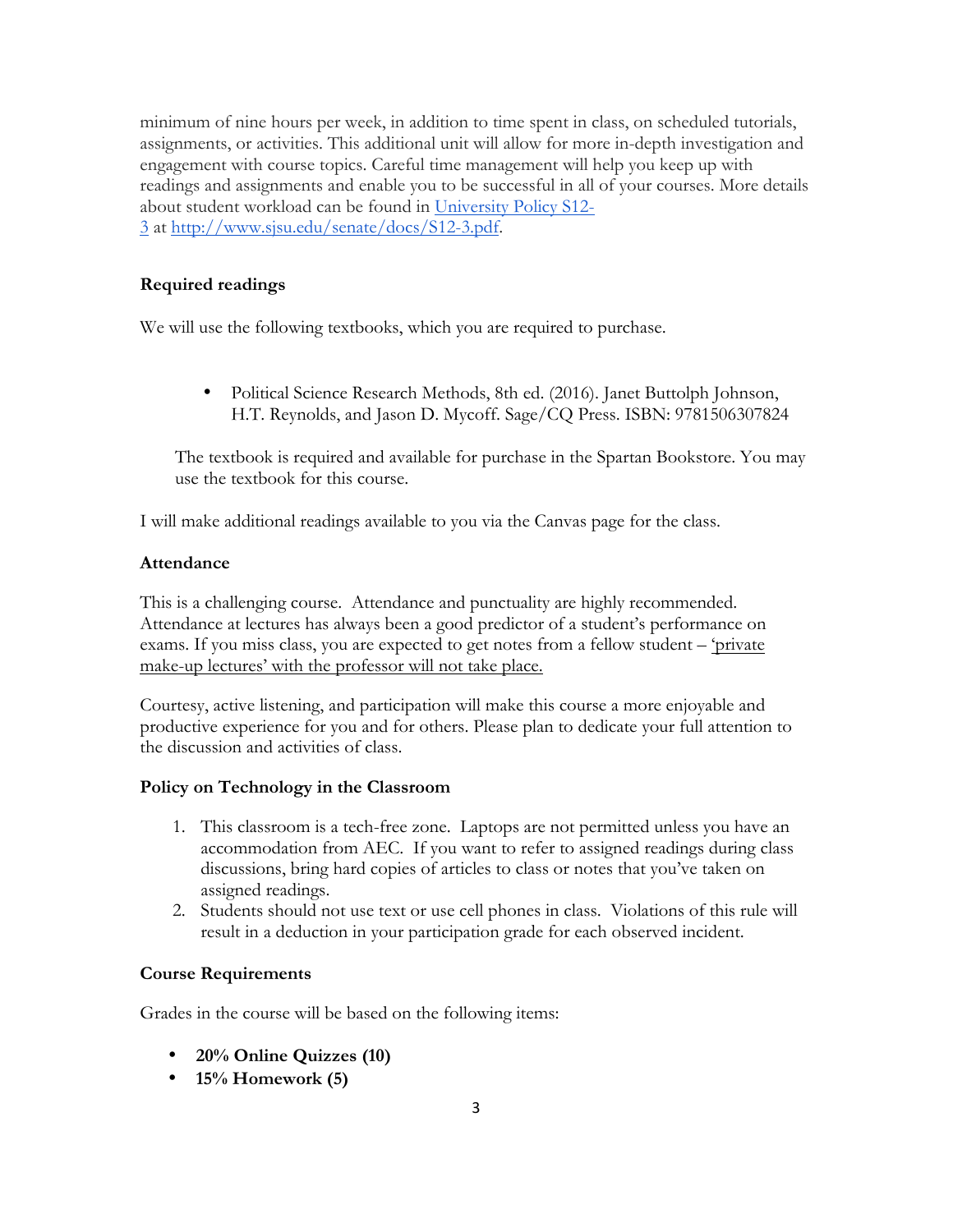- **30% Midterm Exams (2)**
- **25% Research Design Report**
- **10% Participation**

### **Online Quizzes (20%)**

There will be a total of 10 online quizzes (CANVAS) throughout the semester. Each quiz will ask questions about a different set of readings (see below for details). Quizzes are due before class on the day listed.

### **Homework (15%)**

There will be five (5) homework assignments during the semester. Their objective is to apply the concepts learnt in class. These assignments will be distributed in class and posted on CANVAS. Late submissions are not allowed under ANY circumstances. Please plan accordingly.

### **Two In-Class Midterm Exam (15% each)**

The exams will take place on October  $10<sup>th</sup>$  and December  $5<sup>th</sup>$ . You must sit in the exam at the scheduled time. There will be no make-up exams unless you have a documented medical excuse. Make travel plans accordingly. The exams will include material presented both in the reading and in the lectures.

### **Research Design Report (25%)**

The research paper assignment consists of a 10-page paper. The guidelines for the paper will be distributed separately. In brief, your paper will include the following items:

- 1. A statement of the research question and an explanation of its relevance
- 2. An explanation of your theory and a statement of the specific hypotheses to be tested
- 3. Descriptions of the sample and variables included in the analysis
- 4. Presentation of methods (i.e. how you plan to test your hypothesis)
- 6. Discussion and conclusions

## **Participation (10%)**

Your participation in class discussions is expected. Students are required to read all of the assigned readings and be prepared to speak about the main arguments/points in the readings. A significant portion of your grade will be based on your participation in class discussions and demonstrated familiarity with the readings. You should feel free to express your opinions and make comments during class discussions, but students who score highly in this realm are able to effectively reference information presented in the readings.

If you come to class every day but never participate in class discussions or answer questions and/or if your name is called and you can't answer the question, you will receive a "zero" for your participation grade.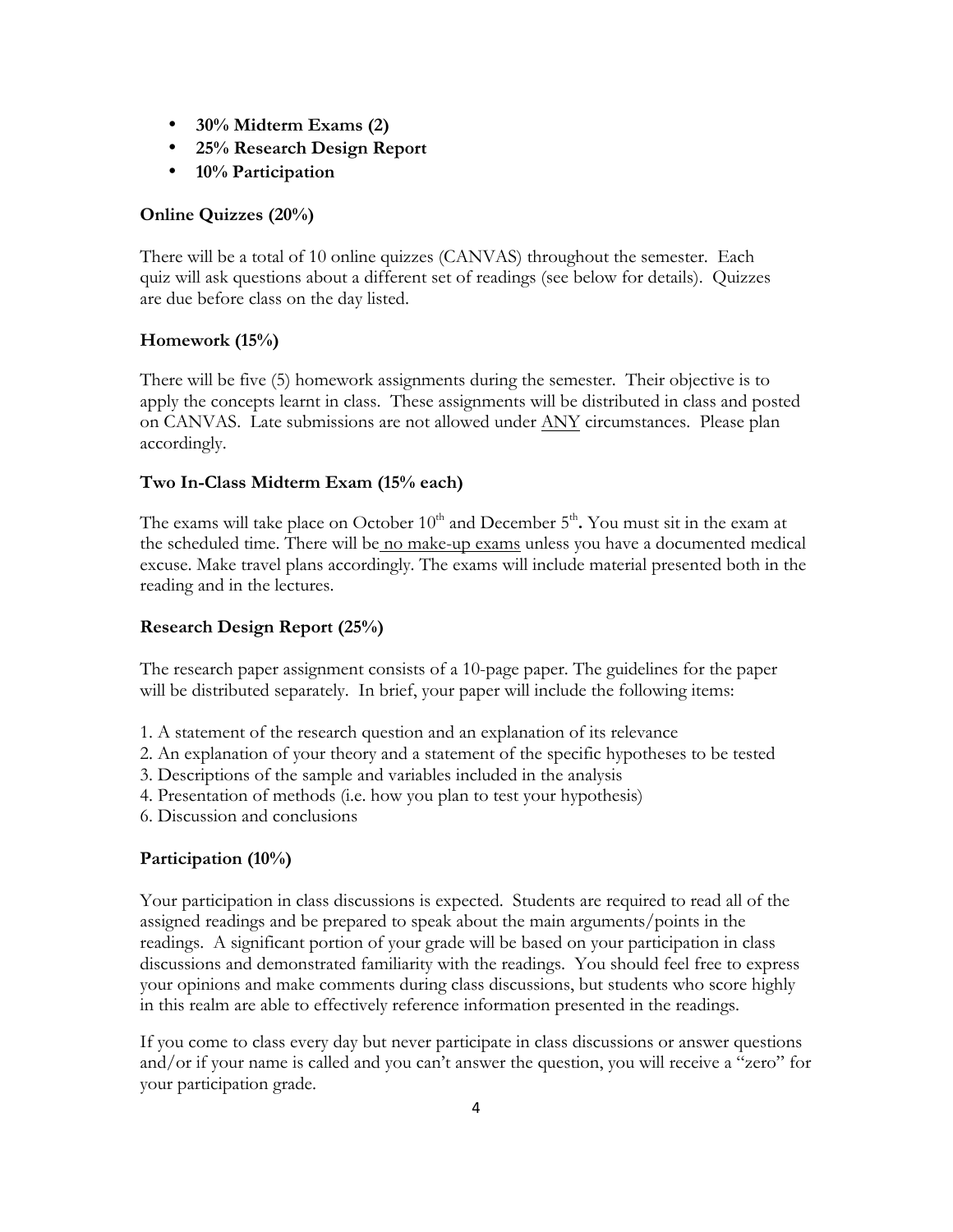#### **Grading and Written Work Policies**

 $A+= 97-100\%$ ;  $A = 93-96.9\%$ ;  $A = 90-92.9\%$  $B+ = 87-89.9\%$ ;  $B = 83-86.9\%$ ;  $B = 80-82.9\%$  $C_{+}$  = 77-79.9%;  $C_{-}$  73-76.9%;  $C_{-}$  = 70-72.9%  $D+ = 67-69.9\%; D = 63-66.9\%; D = 60-62.9\%$  $F = 59.99\% - 0\%$ 

#### **Policy on Submitting Written Work in this Course**

I expect my students to submit written work that fits the grammatical, stylistic and citation expectations for college-level work in English. All written assignments in this course are therefore graded in two ways: both in terms of content (information in terms of logic, quality of evidence, etc.) and in terms of writing. If you are at all uncomfortable with writing at the college level, you need to take steps to rectify this.

#### **Late Work**

Missed exams may be re-taken under the following circumstances only:

1) Death in the immediate family (parent, spouse, sibling, or child) within 2 weeks before the exam.

2) Unforeseeable medical emergency affecting yourself, your spouse, or your child

(something beyond feeling under the weather---car accident, major sickness, or the like). 3) Participation in an official SJSU-sponsored academic or sporting event.

In the case of reasons (1) or (3), you must give me at least 24 hours advance notice (such as an e-mail or phone call) that you will miss the exam or it may not be made up. I may require supporting documentation. Conflicts with a work schedule and leaving for a non-academic trip or vacation are not an excuse to miss an exam or any other assignment in this class; I suggest that you consult the course schedule in advance and drop the course if you cannot be present for the classes and assignments.

#### I will not accept late home-works.

Each day the research paper is late will result in a drop of 5 percentage points, e.g., 95% to a 90%, etc.

All work is late if submitted after the date and time specified as the due date, **even if only one minute late**. The number of days late is counted from the due date and time. To ensure fairness (particularly in a large class), this policy will be strictly enforced.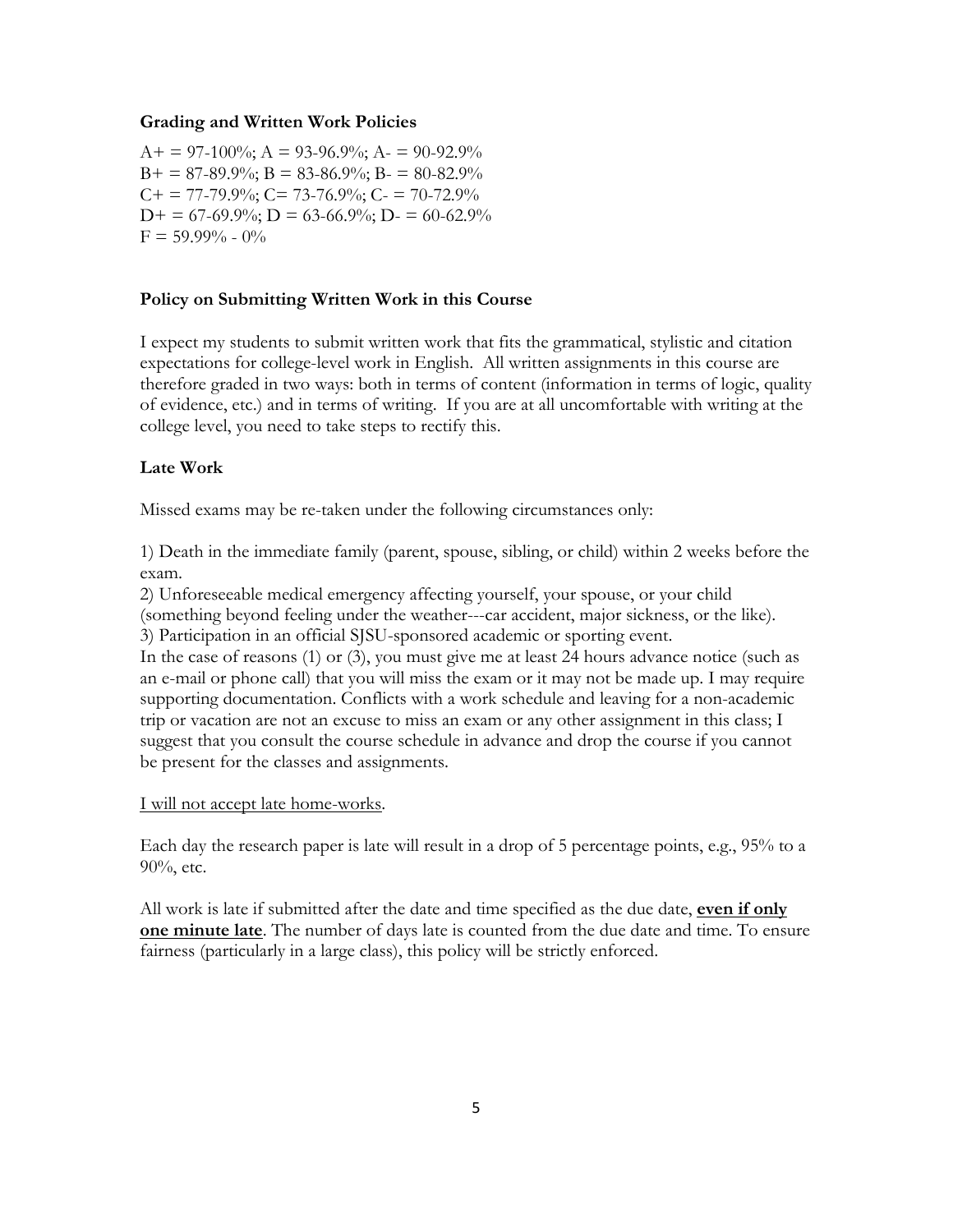### **Extra-Credit**

There will be NO extra-credit opportunities. If you are looking for a course that allows students to make-up points lost in exams or assignments, this class is not for you.

#### **University Policies**

Office of Graduate and Undergraduate Programs **maintains university-wide policy information relevant to all courses, such as academic integrity, accommodations, etc.**"

You may find all syllabus related University Policies and resources information listed on GUP's Syllabus information web page at http://www.sjsu.edu/gup/syllabusinfo

### **Disclaimer**

All information in this syllabus may be subject to change with fair notice by the instructor, the Department of Political Science or San Jose State University.

# **Tentative Course Schedule**

| Week | Date   | <b>Topics and Readings</b>                                 |
|------|--------|------------------------------------------------------------|
| 1    | Aug 22 | Overview and course requirements                           |
| 2    | Aug 27 | Introduction                                               |
|      |        | Read: JRM, chapter 1                                       |
| 2    | Aug 29 | <b>Empirical Approach to Political Science</b>             |
|      |        | Read: JRM, chapter 2                                       |
|      |        | ** Quiz 1 due on CANVAS                                    |
| 3    | Sep 3  | Beginning the Research Process 1 – Identifying interesting |
|      |        | puzzles                                                    |
|      |        | <b>Read:</b> JRM, chapter 3                                |
| 3    | Sep 5  | Beginning the Research Process2– Research Questions &      |
|      |        | <b>Literature Review</b>                                   |

### **Course Schedule**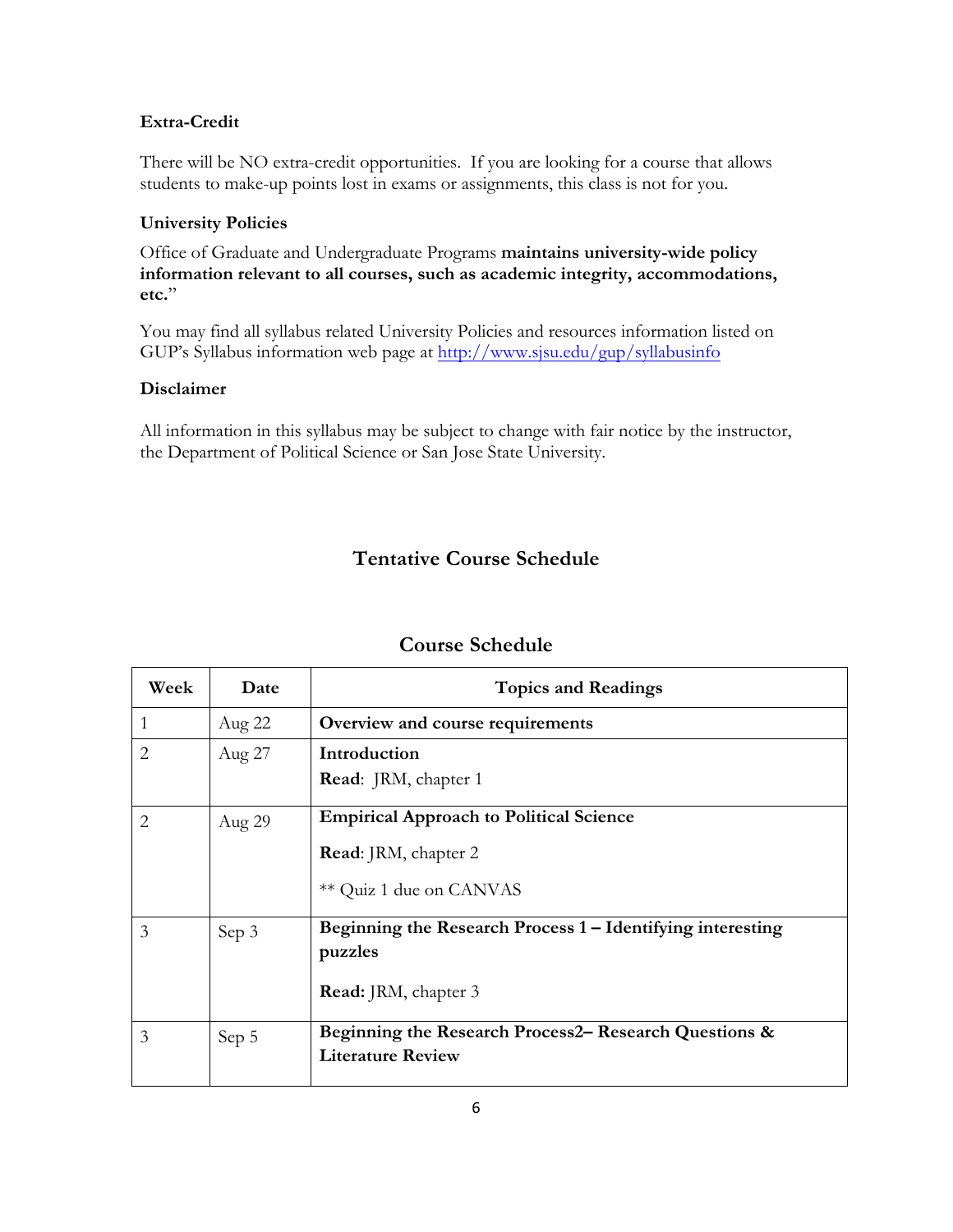| Week | Date   | <b>Topics and Readings</b>                                                                                                                                                                                                     |
|------|--------|--------------------------------------------------------------------------------------------------------------------------------------------------------------------------------------------------------------------------------|
|      |        | <b>Read:</b> JRM, chapter 3                                                                                                                                                                                                    |
|      |        | ** Quiz 2 due on CANVAS                                                                                                                                                                                                        |
| 4    | Sep 10 | <b>Ethical Dilemmas in Social Science Research</b>                                                                                                                                                                             |
|      |        | Read: TBA                                                                                                                                                                                                                      |
| 4    | Sep 12 | Dealing with Human Subjects - IRB Procedures                                                                                                                                                                                   |
|      |        | NO CLASS MEETING TODAY – complete online exercises and quiz<br>READ SJSU IRB Procedures: http://www.sjsu.edu/research/irb/                                                                                                     |
|      |        | WATCH SJSU IRB Workshop, Part 1 only (online):<br>http://www.sjsu.edu/research/irb/irb-video-tutorials/index.html                                                                                                              |
|      |        | * Homework 1 due online (CANVAS)                                                                                                                                                                                               |
| 5    | Sep 17 | Hypothesis, Concepts and Variables Part 1                                                                                                                                                                                      |
|      |        | Read: JRM, chapter 4                                                                                                                                                                                                           |
| 5    | Sep 19 | Hypothesis, Concepts and Variables Part 2                                                                                                                                                                                      |
|      |        | Read: JRM, chapter 4.                                                                                                                                                                                                          |
|      |        | ** Quiz 3 due on CANVAS                                                                                                                                                                                                        |
|      |        | * Homework 2 due on CANVAS                                                                                                                                                                                                     |
| 6    | Sep 24 | Putting the Pieces Together 1: Understanding a Research Article                                                                                                                                                                |
|      |        | <b>Assignment:</b> Bring a research article to class                                                                                                                                                                           |
| 6    | Sep 26 | Putting the Pieces Together 2: Create Your Own Research Article<br>Read: Gary King, "Publication, Publication," PS: Political Science and Politics<br>36, 119-125. Available at: http://gking.harvard.edu/files/paperspub.pdf. |
| 7    | Oct 1  | <b>Operationalization and Measurement 1</b>                                                                                                                                                                                    |
|      |        | Read: JRM, chapter 5                                                                                                                                                                                                           |
| 7    | Oct 3  | <b>Operationalization and Measurement 2</b>                                                                                                                                                                                    |
|      |        | Read: JRM, chapter 5                                                                                                                                                                                                           |
|      |        | ** Quiz 4 due on CANVAS                                                                                                                                                                                                        |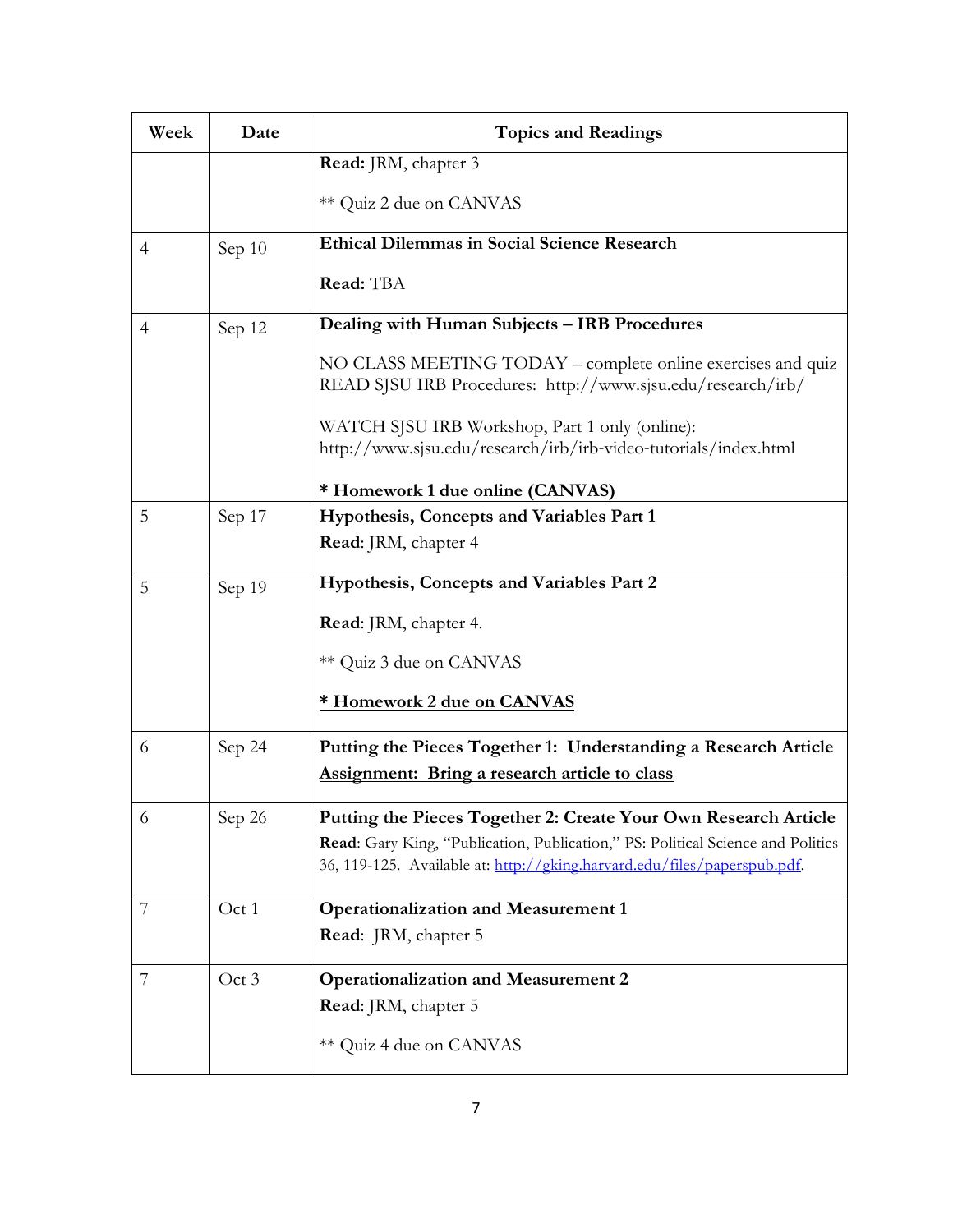| Week | Date             | <b>Topics and Readings</b>                                 |
|------|------------------|------------------------------------------------------------|
| 8    | Oct 8            | <b>Review Midterm Exam 1</b>                               |
| 8    | Oct 10           | Midterm Exam 1                                             |
| 9    | Oct 15           | <b>Research Design 1: Causal Inference and Experiments</b> |
|      |                  | Read: JRM, chapter 6                                       |
| 9    | Oct 17           | Research Design 2: Casual Inference and Experiments        |
|      |                  | Read: JRM, chapter 6                                       |
|      |                  | ** Quiz 5 due on CANVAS                                    |
| 10   | Oct 22           | Sampling 1                                                 |
|      |                  | Read: JRM, chapter 7                                       |
| 10   | Oct 24           | Sampling 2                                                 |
|      |                  | Read: JRM, chapter 7                                       |
|      |                  | ** Quiz 6 due on CANVAS                                    |
| 11   | Oct 29           | <b>Qualitative Methods 1: Firsthand Observation</b>        |
|      |                  | Read: JRM, chapter 8                                       |
| 11   | Oct 31           | <b>Qualitative Methods 2: Content Analysis</b>             |
|      |                  | Read: JRM, chapter 9                                       |
|      |                  | ** Quiz 7 due on CANVAS                                    |
| 12   | Nov $5$          | <b>Reading Day</b>                                         |
| 12   | Nov <sub>7</sub> | <b>Qualitative Methods 3: Survey Research</b>              |
|      |                  | Read: JRM, chapter 10                                      |
|      |                  | * Quiz 8 due on CANVAS                                     |
| 13   | Nov 12           | <b>Working with Data</b>                                   |
|      |                  | Read: JRM, chapter 11                                      |
| 13   | Nov 14           | <b>Descriptive Statistics</b>                              |
|      |                  | Read: JRM, chapter 11                                      |